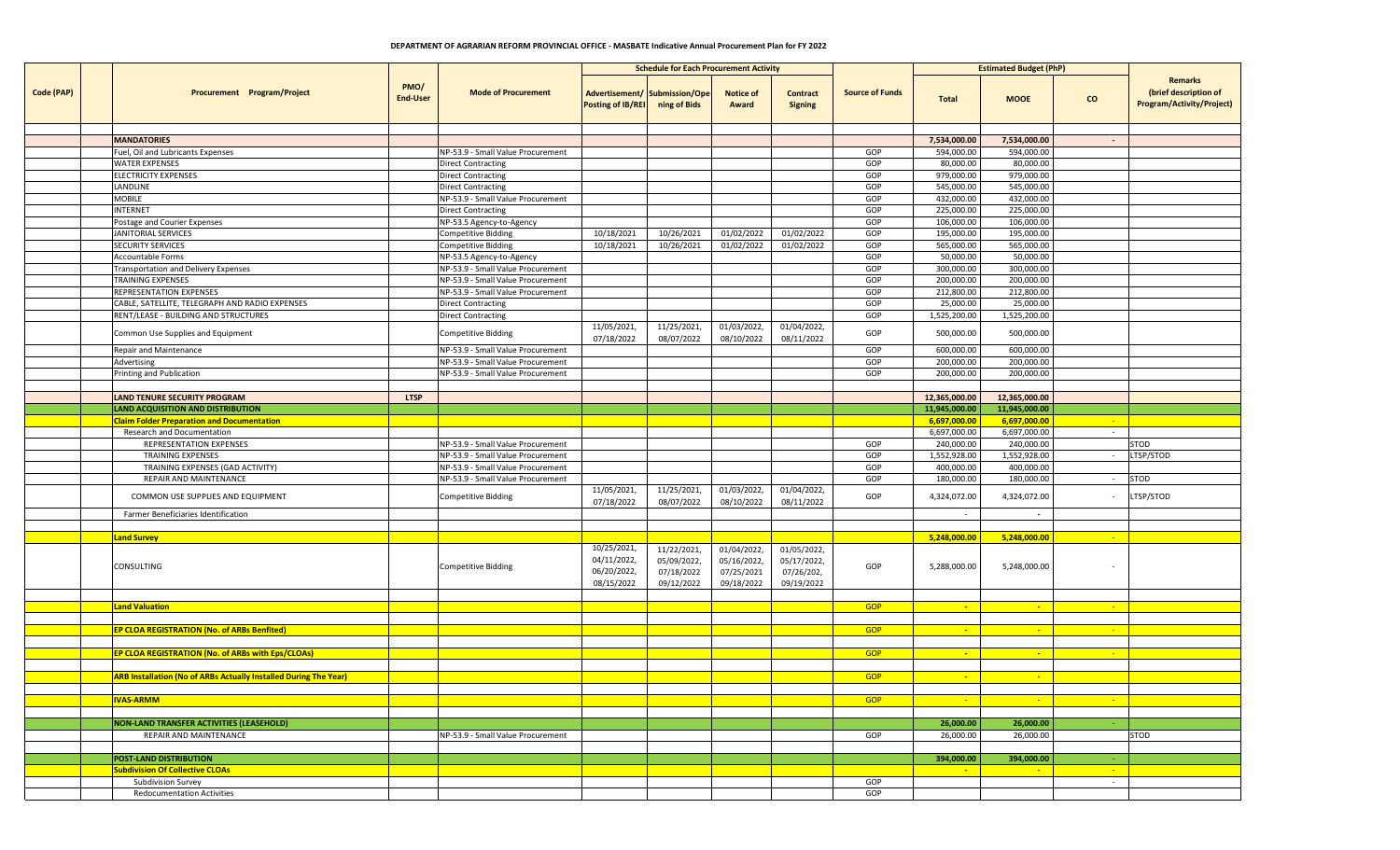|            |                                                    |                         |                                                                        | <b>Schedule for Each Procurement Activity</b>             |                           |                           |                                   | <b>Estimated Budget (PhP)</b> |                         |                         |                  |                                                                      |
|------------|----------------------------------------------------|-------------------------|------------------------------------------------------------------------|-----------------------------------------------------------|---------------------------|---------------------------|-----------------------------------|-------------------------------|-------------------------|-------------------------|------------------|----------------------------------------------------------------------|
| Code (PAP) | Procurement Program/Project                        | PMO/<br><b>End-User</b> | <b>Mode of Procurement</b>                                             | Advertisement/ Submission/Ope<br><b>Posting of IB/REI</b> | ning of Bids              | <b>Notice of</b><br>Award | <b>Contract</b><br><b>Signing</b> | <b>Source of Funds</b>        | <b>Total</b>            | <b>MOOE</b>             | $\mathbf{co}$    | Remarks<br>(brief description of<br><b>Program/Activity/Project)</b> |
|            |                                                    |                         |                                                                        |                                                           |                           |                           |                                   |                               |                         |                         |                  |                                                                      |
|            | <b>Redocumentation of DNYD/DNYP/FSD Lands</b>      |                         |                                                                        |                                                           |                           |                           |                                   |                               | 383,000.00              | 383,000.00              |                  |                                                                      |
|            | <b>DNYD Lands</b>                                  |                         |                                                                        |                                                           |                           |                           |                                   | GOP                           | 90,000.00               | 90,000.00               |                  |                                                                      |
|            | <b>REQUIRING SURVEY</b><br>NOT REQUIRING SURVEY    |                         |                                                                        |                                                           |                           |                           |                                   | GOP<br>GOP                    | 90,000.00               | $\sim$<br>90,000.00     | $\sim$<br>$\sim$ |                                                                      |
|            | REPAIR AND MAINTENANCE                             |                         | NP-53.9 - Small Value Procurement                                      |                                                           |                           |                           |                                   | GOP                           | 90,000.00               | 90,000.00               | $\sim$           | STOD                                                                 |
|            |                                                    |                         |                                                                        |                                                           |                           |                           |                                   |                               |                         |                         |                  |                                                                      |
|            | DNYP Lands                                         |                         |                                                                        |                                                           |                           |                           |                                   | GOP                           |                         | $\sim$                  | $\sim$           |                                                                      |
|            | FSD Lands (Not requiring survey)                   |                         |                                                                        |                                                           |                           |                           |                                   | GOP                           | 293,000.00              | 293,000.00              | $\sim$           |                                                                      |
|            | COMMUNICATION                                      |                         | NP-53.9 - Small Value Procurement                                      |                                                           |                           |                           |                                   | GOP                           | 72,000.00               | 72,000.00               |                  | LTID/STOD                                                            |
|            | COMMON USE SUPPLIES AND EQUIPMENT                  |                         | Competitive Bidding                                                    | 11/05/2021,<br>07/18/2022                                 | 11/25/2021,<br>08/07/2022 | 01/03/2022,<br>08/10/2022 | 01/04/2022,<br>08/11/2022         | GOP                           | 80,000.00               | 80,000.00               |                  | LTID/STOD                                                            |
|            | RENT/LEASE                                         |                         | NP-53.9 - Small Value Procurement                                      |                                                           |                           |                           |                                   | GOP                           | 80,000.00               | 80,000.00               |                  |                                                                      |
|            | REPAIR AND MAINTENANCE                             |                         | NP-53.9 - Small Value Procurement                                      |                                                           |                           |                           |                                   | GOP                           | 61,000.00               | 61,000.00               |                  | STOD                                                                 |
|            |                                                    |                         |                                                                        |                                                           |                           |                           |                                   |                               |                         |                         |                  |                                                                      |
|            | <b>Preparation of LADIS</b>                        |                         |                                                                        |                                                           |                           |                           |                                   | <b>GOP</b>                    | 11,000.00               | 11,000.00               | $\sim$           |                                                                      |
|            | REPAIR AND MAINTENANCE                             |                         | NP-53.9 - Small Value Procurement                                      |                                                           |                           |                           |                                   | GOP                           | 11,000.00               | 11,000.00               |                  | STOD                                                                 |
|            | <b>ARBS Installation</b>                           |                         |                                                                        |                                                           |                           |                           |                                   | <b>GOP</b>                    | - 1                     | <b>SAL</b>              | $\sim$ $\sim$    |                                                                      |
|            |                                                    |                         |                                                                        |                                                           |                           |                           |                                   |                               |                         |                         |                  |                                                                      |
|            | <b>AGRARIAN JUSTICE DELIVERY PROGRAM</b>           | <b>AJDP</b>             |                                                                        |                                                           |                           |                           |                                   |                               | 1,264,800.25            | 1,264,800.25            |                  |                                                                      |
|            | <b>LEGAL</b>                                       |                         |                                                                        |                                                           |                           |                           |                                   |                               | 1,077,800.00            | 1,077,800.00            |                  |                                                                      |
|            | RESOLUTION OF AGRARIAN LAW OF IMPLEMENTATION CASES |                         |                                                                        |                                                           |                           |                           |                                   |                               | 273,800.00              | 273,800.00              |                  |                                                                      |
|            | <b>Resolution of Cases</b>                         |                         |                                                                        |                                                           |                           |                           |                                   | <b>GOP</b>                    | 86,000.00               | 86,000.00               |                  |                                                                      |
|            | COMMON USE SUPPLIES AND EQUIPMENT                  |                         | Competitive Bidding                                                    | 11/05/2021,<br>07/18/2022                                 | 11/25/2021,<br>08/07/2022 | 01/03/2022,<br>08/10/2022 | 01/04/2022,<br>08/11/2022         | GOP                           | 60,000.00               | 60,000.00               |                  |                                                                      |
|            | REPAIR AND MAINTENANCE                             |                         | NP-53.9 - Small Value Procurement                                      |                                                           |                           |                           |                                   | GOP                           | 26,000.00               | 26,000.00               |                  | STOD                                                                 |
|            |                                                    |                         |                                                                        |                                                           |                           |                           |                                   |                               |                         |                         |                  |                                                                      |
|            | <b>Cancellation</b>                                |                         |                                                                        |                                                           |                           |                           |                                   |                               | 50,000.00               | 50,000.00               |                  |                                                                      |
|            | COMMON USE SUPPLIES AND EQUIPMENT                  |                         | Competitive Bidding                                                    | 11/05/2021,<br>07/18/2022                                 | 11/25/2021,<br>08/07/2022 | 01/03/2022,<br>08/10/2022 | 01/04/2022,<br>08/11/2022         | GOP                           | 14,000.00               | 14,000.00               |                  |                                                                      |
|            | COMMUNICATION (INTERNET & LANDLINE)                |                         | <b>Direct Contracting</b>                                              |                                                           |                           |                           |                                   | GOP                           | 36,000.00               | 36,000.00               |                  |                                                                      |
|            |                                                    |                         |                                                                        |                                                           |                           |                           |                                   |                               | 2,800.00                |                         |                  |                                                                      |
|            | <b>REFERRAL CASES</b>                              |                         |                                                                        | 11/05/2021,                                               | 11/25/2021,               | 01/03/2022,               | 01/04/2022,                       |                               |                         | 2,800.00                |                  |                                                                      |
|            | COMMON USE SUPPLIES AND EQUIPMENT                  |                         | Competitive Bidding                                                    | 07/18/2022                                                | 08/07/2022                | 08/10/2022                | 08/11/2022                        | GOP                           | 1,800.00                | 1,800.00                |                  |                                                                      |
|            | REPAIR AND MAINTENANCE                             |                         | NP-53.9 - Small Value Procurement                                      |                                                           |                           |                           |                                   | GOP                           | 1,000.00                | 1,000.00                |                  | STOD                                                                 |
|            |                                                    |                         |                                                                        |                                                           |                           |                           |                                   |                               |                         |                         |                  |                                                                      |
|            | <b>LAND TRANSFER CLEARANCE</b>                     |                         |                                                                        |                                                           |                           |                           |                                   |                               | 135,000.00              | 135,000.00              |                  |                                                                      |
|            | COMMON USE SUPPLIES AND EQUIPMENT                  |                         | Competitive Bidding                                                    | 11/05/2021,                                               | 11/25/2021,               | 01/03/2022,               | 01/04/2022,                       |                               |                         |                         |                  |                                                                      |
|            | REPAIR AND MAINTENANCE                             |                         |                                                                        | 07/18/2022                                                | 08/07/2022                | 08/10/2022                | 08/11/2022                        | GOP<br>GOP                    | 30,000.00<br>36,000.00  | 30,000.00<br>36,000.00  |                  |                                                                      |
|            | <b>TRAINING EXPENSES</b>                           |                         | NP-53.9 - Small Value Procurement<br>NP-53.9 - Small Value Procurement |                                                           |                           |                           |                                   | GOP                           | 50,000.00               | 50,000.00               |                  |                                                                      |
|            | REPRESENTATION EXPENSES                            |                         | NP-53.9 - Small Value Procurement                                      |                                                           |                           |                           |                                   | GOP                           | 19,000.00               | 19,000.00               |                  |                                                                      |
|            |                                                    |                         |                                                                        |                                                           |                           |                           |                                   |                               |                         |                         |                  |                                                                      |
|            | CONVERSION/EXEMPTION/EXCLUSION                     |                         |                                                                        |                                                           |                           |                           |                                   |                               |                         | <b>SALE</b>             |                  |                                                                      |
|            | MONITORING OF GRANTED CONVERSION DARPO ONLY        |                         |                                                                        |                                                           |                           |                           |                                   |                               |                         |                         |                  |                                                                      |
|            | MONITORING OF ILLEGALLY CONVERTED LANDS            |                         |                                                                        |                                                           |                           |                           |                                   |                               | $\sim$                  | $\sim$                  |                  |                                                                      |
|            |                                                    |                         |                                                                        |                                                           |                           |                           |                                   |                               |                         |                         |                  |                                                                      |
|            | PROVISION OF AGRARIAN LEGAL ASSISTANCE             |                         |                                                                        |                                                           |                           |                           |                                   |                               | 804,000.00              | 804,000.00              |                  |                                                                      |
|            | <b>Mediation</b>                                   |                         |                                                                        | 11/05/2021,                                               | 11/25/2021,               | 01/03/2022,               | 01/04/2022,                       |                               | 315,000.00              | 315,000.00              |                  |                                                                      |
|            | COMMON USE SUPPLIES AND EQUIPMENT                  |                         | Competitive Bidding                                                    | 07/18/2022                                                | 08/07/2022                | 08/10/2022                | 08/11/2022                        | GOP                           | 69,000.00               | 69,000.00               |                  | LEGAL/STOD                                                           |
|            | RENT/LEASE                                         |                         | NP-53.9 - Small Value Procurement                                      |                                                           |                           |                           |                                   | GOP                           | 50,000.00               | 50,000.00               |                  |                                                                      |
|            | TRAINING EXPENSES<br>REPAIR AND MAINTENANCE        |                         | NP-53.9 - Small Value Procurement<br>NP-53.9 - Small Value Procurement |                                                           |                           |                           |                                   | GOP<br>GOP                    | 152,000.00<br>44,000.00 | 152,000.00<br>44,000.00 |                  | STOD                                                                 |
|            |                                                    |                         |                                                                        |                                                           |                           |                           |                                   |                               |                         |                         |                  |                                                                      |
|            | <b>Representation In Judicial Courts</b>           |                         |                                                                        |                                                           |                           |                           |                                   |                               | 37,000.00               | 37,000.00               |                  |                                                                      |
|            | COMMON USE SUPPLIES AND EQUIPMENT                  |                         | Competitive Bidding                                                    | 11/05/2021,<br>07/18/2022                                 | 11/25/2021,<br>08/07/2022 | 01/03/2022,<br>08/10/2022 | 01/04/2022,<br>08/11/2022         | GOP                           | 20,000.00               | 20,000.00               |                  |                                                                      |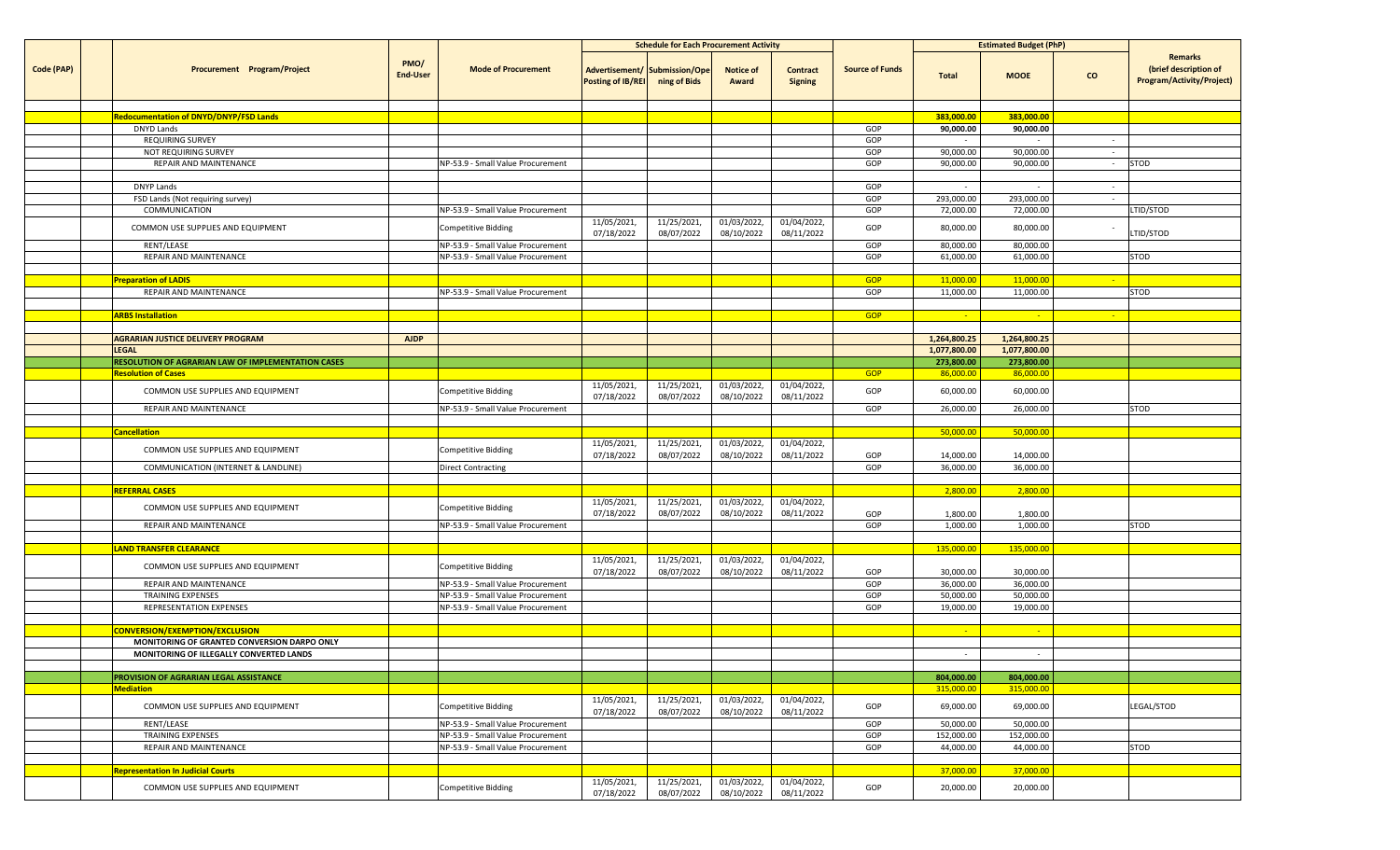|            |                                                                                      |                         |                                                                                       | <b>Schedule for Each Procurement Activity</b>             |                           |                           |                                   |                        | <b>Estimated Budget (PhP)</b> |                         |           |                                                               |
|------------|--------------------------------------------------------------------------------------|-------------------------|---------------------------------------------------------------------------------------|-----------------------------------------------------------|---------------------------|---------------------------|-----------------------------------|------------------------|-------------------------------|-------------------------|-----------|---------------------------------------------------------------|
| Code (PAP) | Procurement Program/Project                                                          | PMO/<br><b>End-User</b> | <b>Mode of Procurement</b>                                                            | Advertisement/ Submission/Ope<br><b>Posting of IB/REI</b> | ning of Bids              | <b>Notice of</b><br>Award | <b>Contract</b><br><b>Signing</b> | <b>Source of Funds</b> | <b>Total</b>                  | <b>MOOE</b>             | <b>CO</b> | Remarks<br>(brief description of<br>Program/Activity/Project) |
|            | <b>TRAINING EXPENSES</b>                                                             |                         | NP-53.9 - Small Value Procurement                                                     |                                                           |                           |                           |                                   | GOP                    | 17,000.00                     | 17,000.00               |           |                                                               |
|            |                                                                                      |                         |                                                                                       |                                                           |                           |                           |                                   |                        |                               |                         |           |                                                               |
|            | <mark>Reconstitution</mark>                                                          |                         |                                                                                       |                                                           |                           |                           |                                   |                        | 10,000.0                      | 10,000.00               |           |                                                               |
|            | <b>TRAINING EXPENSES</b>                                                             |                         | NP-53.9 - Small Value Procurement                                                     |                                                           |                           |                           |                                   | GOP                    | 10,000.00                     | 10,000.00               |           |                                                               |
|            |                                                                                      |                         |                                                                                       |                                                           |                           |                           |                                   |                        |                               |                         |           |                                                               |
|            | <b>Representation In Quasi Judicial Bodies</b>                                       |                         |                                                                                       | 11/05/2021,                                               | 11/25/2021,               | 01/03/2022,               | 01/04/2022,                       |                        | 442,000.00                    | 442,000.00              |           |                                                               |
|            | COMMON USE SUPPLIES AND EQUIPMENT                                                    |                         | Competitive Bidding                                                                   | 07/18/2022                                                | 08/07/2022                | 08/10/2022                | 08/11/2022                        | GOP                    | 57,000.00                     | 57,000.00               |           | LEGAL/STOD                                                    |
|            | SUBSCRIPTION EXPENSES                                                                |                         | NP-53.9 - Small Value Procurement                                                     |                                                           |                           |                           |                                   | GOP                    | 2,000.00                      | 2,000.00                |           |                                                               |
|            | POSTAGE & STAMPS                                                                     |                         | NP-53.5 Agency-to-Agency                                                              |                                                           |                           |                           |                                   | GOP                    | $\sim$                        |                         |           |                                                               |
|            | COMMUNICATION                                                                        |                         | NP-53.9 - Small Value Procurement                                                     |                                                           |                           |                           |                                   | GOP                    | 10,000.00                     | 10,000.00               |           |                                                               |
|            | NOTARIAL FEES                                                                        |                         | NP-53.6 Scientific, Scholarly, Artistic Work, Exclusive Technology and Media Services |                                                           |                           |                           |                                   | GOP                    | 30,000.00                     | 30,000.00               |           |                                                               |
|            | REPAIR AND MAINTENANCE<br><b>TRAINING EXPENSES</b>                                   |                         | NP-53.9 - Small Value Procurement                                                     |                                                           |                           |                           |                                   | GOP<br>GOP             | 30,000.00<br>100,000.00       | 30,000.00<br>100,000.00 |           | LEGAL/STOD                                                    |
|            | TRAINING EXPENSES (GAD ACTIVITY)                                                     |                         | NP-53.9 - Small Value Procurement<br>NP-53.9 - Small Value Procurement                |                                                           |                           |                           |                                   | GOP                    | 62,000.00                     | 62,000.00               |           |                                                               |
|            | TRANSPORTATION AND DELIVERY                                                          |                         | NP-53.9 - Small Value Procurement                                                     |                                                           |                           |                           |                                   | GOP                    | 6,000.00                      | 6,000.00                |           |                                                               |
|            | REPRESENTATION EXPENSES                                                              |                         | NP-53.9 - Small Value Procurement                                                     |                                                           |                           |                           |                                   | GOP                    | 25,000.00                     | 25,000.00               |           | LEGAL/STOD                                                    |
|            | RENT/LEASE                                                                           |                         | NP-53.9 - Small Value Procurement                                                     |                                                           |                           |                           |                                   | GOP                    | 120,000.00                    | 120,000.00              |           |                                                               |
|            |                                                                                      |                         |                                                                                       |                                                           |                           |                           |                                   |                        |                               |                         |           |                                                               |
|            | <b>PARAD</b>                                                                         | <b>AJDP</b>             |                                                                                       |                                                           |                           |                           |                                   |                        | 187,000.25                    | 187,000.25              |           |                                                               |
|            | ADJUDICATION OF AGRARIAN REFORM CASES                                                |                         |                                                                                       |                                                           |                           |                           |                                   |                        | 187,000.25                    | 187,000.25              |           |                                                               |
|            | <b>Resolution of Cases</b>                                                           |                         |                                                                                       |                                                           |                           |                           |                                   | <b>GOP</b>             | 63,000.25                     | 63,000.25               |           |                                                               |
|            | TRAINING EXPENSES (GAD ACTIVITY)                                                     |                         | NP-53.9 - Small Value Procurement                                                     |                                                           |                           |                           |                                   | GOP                    | 39,000.25                     | 39,000.25               |           |                                                               |
|            | COMMMUNICATION EXPENSES (MOBILE)                                                     |                         | NP-53.9 - Small Value Procurement                                                     |                                                           |                           |                           |                                   | GOP                    | 24,000.00                     | 24,000.00               |           |                                                               |
|            |                                                                                      |                         |                                                                                       |                                                           |                           |                           |                                   |                        |                               |                         |           |                                                               |
|            | <b>Mediation</b>                                                                     |                         |                                                                                       |                                                           |                           |                           |                                   | <b>GOP</b>             | 30,000.00                     | 30,000.00               |           |                                                               |
|            | COMMON USE SUPPLIES AND EQUIPMENT                                                    |                         | Competitive Bidding                                                                   | 11/05/2021,<br>07/18/2022                                 | 11/25/2021,<br>08/07/2022 | 01/03/2022,<br>08/10/2022 | 01/04/2022,<br>08/11/2022         | GOP                    | 30,000.00                     | 30,000.00               |           |                                                               |
|            |                                                                                      |                         |                                                                                       |                                                           |                           |                           |                                   |                        |                               |                         |           |                                                               |
|            | <b>Post-Judgement</b>                                                                |                         |                                                                                       |                                                           |                           |                           |                                   | <b>GOP</b>             | 42,000.00                     | 42,000.00               |           |                                                               |
|            | COMMMUNICATION EXPENSES (MOBILE)                                                     |                         | NP-53.9 - Small Value Procurement                                                     |                                                           |                           |                           |                                   | GOP                    | 42,000.00                     | 42,000.00               |           |                                                               |
|            |                                                                                      |                         |                                                                                       |                                                           |                           |                           |                                   |                        |                               |                         |           |                                                               |
|            | <b>Execution/implementation</b>                                                      |                         |                                                                                       |                                                           |                           |                           |                                   | <b>GOP</b>             | 52,000.00                     | 52,000.00               |           |                                                               |
|            | COMMMUNICATION EXPENSES (MOBILE)                                                     |                         | NP-53.9 - Small Value Procurement                                                     |                                                           |                           |                           |                                   | GOP                    | 2,000.00                      | 2,000.00                |           |                                                               |
|            | TRANSPORTATION AND DELIVERY                                                          |                         | NP-53.9 - Small Value Procurement                                                     |                                                           |                           |                           |                                   | GOP                    | 50,000.00                     | 50,000.00               |           |                                                               |
|            | ARBs DEVELOPMENT AND SUSTAINABILITY PROGRAM                                          | <b>ARBDSP</b>           |                                                                                       |                                                           |                           |                           |                                   |                        | 7,595,550.00                  | 7,595,550.00            |           |                                                               |
|            | SUPERVISION AND MANAGEMENT FOR EFFECTIVE DELIVERY OF SUPPORT SERVICES                |                         |                                                                                       |                                                           |                           |                           |                                   |                        | 198,000.00                    | 198,000.00              |           |                                                               |
|            | <b>TRAINING EXPENSES</b>                                                             |                         | NP-53.9 - Small Value Procurement                                                     |                                                           |                           |                           |                                   | GOP                    | 60,000.00                     | 60,000.00               |           |                                                               |
|            | REPRESENTATION                                                                       |                         | NP-53.9 - Small Value Procurement                                                     |                                                           |                           |                           |                                   | GOP                    | 48,000.00                     | 48,000.00               |           |                                                               |
|            | COMMON USE SUPPLIES AND EQUIPMENT                                                    |                         | NP-53.9 - Small Value Procurement                                                     |                                                           |                           |                           |                                   | GOP                    | 30,000.00                     | 30,000.00               |           |                                                               |
|            | RENT/LEASE                                                                           |                         | NP-53.9 - Small Value Procurement                                                     |                                                           |                           |                           |                                   | GOP                    | 60,000.00                     | 60,000.00               |           |                                                               |
|            |                                                                                      |                         |                                                                                       |                                                           |                           |                           |                                   |                        |                               |                         |           |                                                               |
|            | SOCIAL INFRASTRUCTURE BUILDING                                                       |                         |                                                                                       |                                                           |                           |                           |                                   |                        | 280,500.00                    | 280,500.00              |           |                                                               |
|            | TRAINING EXPENSES                                                                    |                         | NP-53.9 - Small Value Procurement                                                     |                                                           |                           |                           |                                   | GOP                    | 230,500.00                    | 230,500.00              |           |                                                               |
|            | <b>TRAINING SUPPLIES</b>                                                             |                         | NP-53.9 - Small Value Procurement                                                     |                                                           |                           |                           |                                   | GOP                    | 50,000.00                     | 50,000.00               |           |                                                               |
|            |                                                                                      |                         |                                                                                       |                                                           |                           |                           |                                   |                        |                               |                         |           |                                                               |
|            | <b>ENTERPISES DEVELOPMENT, ECONOMIC AND PHYSICAL INFRASTRUCTURE SUPPORT (EDEPIS)</b> |                         |                                                                                       |                                                           |                           |                           |                                   |                        | 3,085,250.00                  | 3,085,250.00            |           |                                                               |
|            | TRAINING EXPENSES                                                                    |                         | NP-53.9 - Small Value Procurement                                                     |                                                           |                           |                           |                                   | GOP                    | 439,500.00                    | 439,500.00              |           |                                                               |
|            | TRAINING SUPPLIES AND MATERIALS                                                      |                         | NP-53.9 - Small Value Procurement                                                     |                                                           |                           |                           |                                   | GOP                    | 1,010,750.00                  | 1,010,750.00            |           |                                                               |
|            | TRAINING SUPPLIES AND MATERIALS                                                      |                         | <b>Competitive Bidding</b>                                                            | 11/08/2021                                                | 11/29/2021                | 01/03/2022                | 01/04/2022                        | GOP                    | 580,000.00                    | 580,000.00              |           |                                                               |
|            | <b>SUBSIDIES</b>                                                                     |                         | <b>Competitive Bidding</b>                                                            | 11/08/2021                                                | 11/29/2021                | 01/03/2022                | 01/04/2022                        | GOP                    | 1,055,000.00                  | 1,055,000.00            |           |                                                               |
|            |                                                                                      |                         |                                                                                       |                                                           |                           |                           |                                   |                        |                               |                         |           |                                                               |
|            | <b>CLIMATE RESILIENT FARM PRODUCTIVITY SUPPORT</b>                                   |                         |                                                                                       |                                                           |                           |                           |                                   |                        | 4,031,800.00                  | 4,031,800.00            |           |                                                               |
|            | <b>TRAINING EXPENSES</b><br>TRAINING MATERIALS                                       |                         | NP-53.9 - Small Value Procurement<br>NP-53.9 - Small Value Procurement                |                                                           |                           |                           |                                   | GOP<br>GOP             | 125,000.00<br>68,500.00       | 125,000.00<br>68,500.00 |           |                                                               |
|            | PROFESSIONAL SERVICES                                                                |                         | NP-53.9 - Small Value Procurement                                                     |                                                           |                           |                           |                                   | GOP                    | 18,000.00                     | 18,000.00               |           |                                                               |
|            | <b>SUBSIDIES</b>                                                                     |                         | <b>Competitive Bidding</b>                                                            | 11/08/2021                                                | 11/29/2021                | 01/03/2022                | 01/04/2022                        | GOP                    | 3,820,300.00                  | 3,820,300.00            |           |                                                               |
|            |                                                                                      |                         |                                                                                       |                                                           |                           |                           |                                   |                        |                               |                         |           |                                                               |
|            | <b>GRAND TOTAL</b>                                                                   |                         |                                                                                       |                                                           |                           |                           |                                   |                        | 28,759,350.25                 | 28,759,350.25           | $\sim$    |                                                               |
|            |                                                                                      |                         |                                                                                       |                                                           |                           |                           |                                   |                        |                               |                         |           |                                                               |